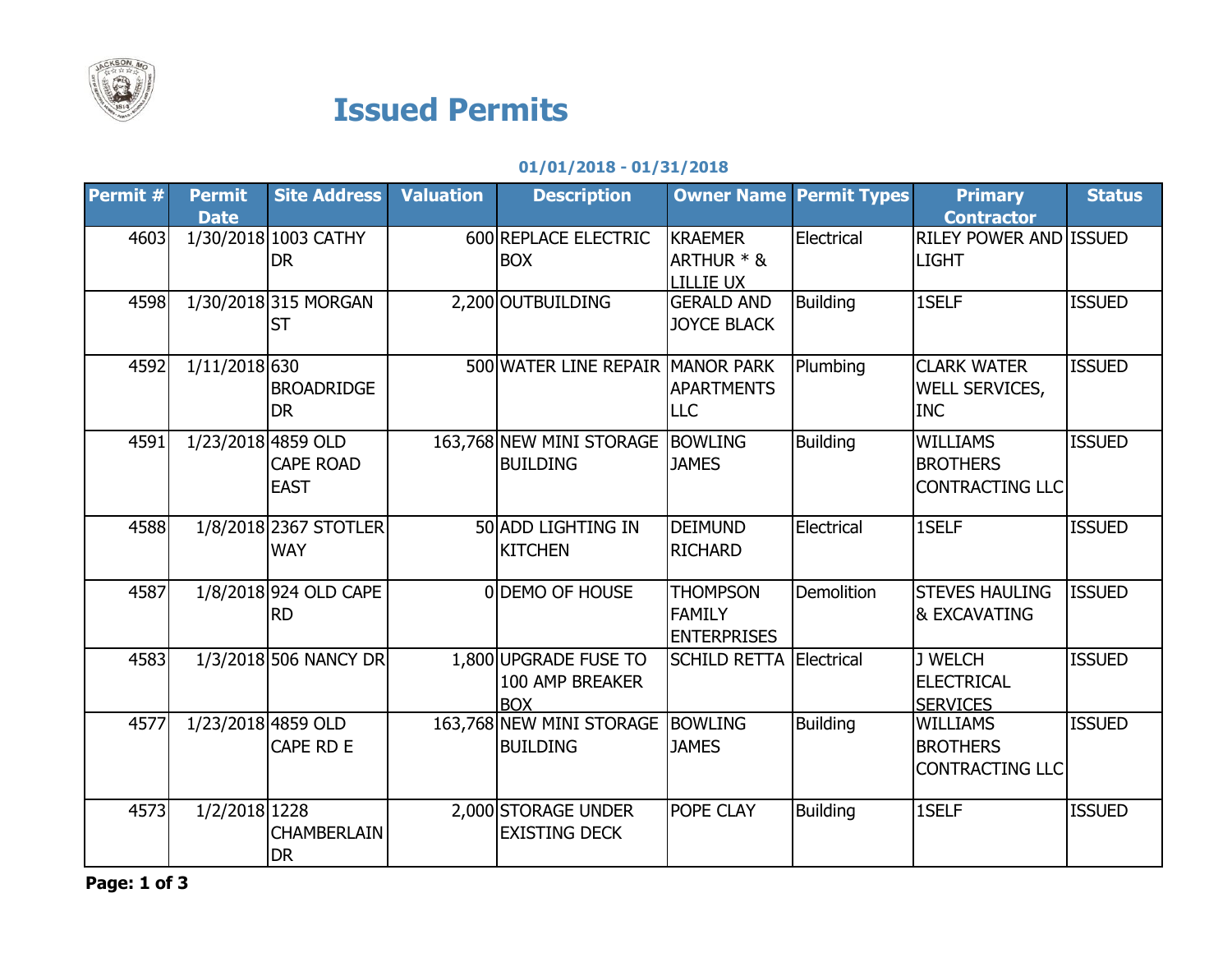| 4572 |               | 1/2/2018 508 HIGH ST   |           | 16,500 REPLACE RETAINING CRACRAFT |                        | <b>Building</b> | <b>STORK</b>              | <b>ISSUED</b> |
|------|---------------|------------------------|-----------|-----------------------------------|------------------------|-----------------|---------------------------|---------------|
|      |               | N                      |           | <b>WALL</b>                       | <b>SHERMAN M &amp;</b> |                 | <b>LANDSCAPING</b>        |               |
|      |               |                        |           |                                   | <b>NANCY</b>           |                 |                           |               |
| 4570 |               | 1/24/2018 826 JAMES ST |           | 130,550 NEW SING FAM RES          | <b>HABITAT FOR</b>     | <b>Building</b> | <b>VANDERMIERDEN</b>      | <b>ISSUED</b> |
|      |               |                        |           | <b>UNFINISHED</b>                 | <b>HUMANITY</b>        |                 | CONSTRUCTION,             |               |
|      |               |                        |           | <b>BASEMENT</b>                   |                        |                 | <b>LLC</b>                |               |
| 4563 |               | 1/19/2018 214 MISSOURI |           | 8,500 STORAGE SHED ON             | <b>ST PAUL</b>         | <b>Building</b> | <b>FRONABARGER</b>        | <b>ISSUED</b> |
|      |               | ST <sub>S</sub>        |           | <b>CONCRETE PAD</b>               | <b>LUTHERAN</b>        |                 | CONCRETERS, INC           |               |
|      |               |                        |           |                                   | <b>CHURCH</b>          |                 |                           |               |
| 4561 |               | 1/25/2018 627 WEST     |           | 239,780 NEW SING FAM RES          | WINE JIM AND           | <b>Building</b> | <b>LILEY</b>              | <b>ISSUED</b> |
|      |               | <b>DEERWOOD</b>        |           | W/ FINISH                         | <b>CINDY</b>           |                 | <b>CONSTRUCTION</b>       |               |
|      |               | <b>DR</b>              |           | <b>BASEMENT</b>                   |                        |                 |                           |               |
| 4560 |               | 1/22/2018 2164 LITZ    |           | 42,813 NEW IN GROUND              | <b>THOMPSON</b>        | <b>Building</b> | JO CO POOLS, INC ISSUED   |               |
|      |               | <b>BLVD</b>            |           | POOL W/FENCE                      | <b>LINDA M</b>         |                 |                           |               |
|      |               |                        |           |                                   | <b>TRUST</b>           |                 |                           |               |
| 4556 |               | 1/24/2018 2062 WALTON  |           | 20,000 REMODEL                    | <b>ABC</b>             | <b>Building</b> |                           | <b>ISSUED</b> |
|      |               | <b>DR</b>              |           | <b>COMMERCIAL</b>                 | SOUTHEST MO            |                 |                           |               |
|      |               |                        |           | <b>RETAIL CENTER</b>              |                        |                 |                           |               |
| 4554 |               | 1/5/2018 2891 VISTA    |           | 153,980 NEW SING FAM RES          | ADAM <sub>&amp;</sub>  | <b>Building</b> | <b>LANDSHAES</b>          | <b>ISSUED</b> |
|      |               | <b>RIDGE</b>           |           | <b>ON SLAB</b>                    | <b>BETHANY</b>         |                 | <b>CONSTRUCTION</b>       |               |
|      |               |                        |           |                                   | <b>GRAVES</b>          |                 |                           |               |
| 4549 |               | 1/11/2018 1204 JACKSON |           | 7,000 NEW ELECTRIC SIGN TEETS J   |                        | <b>Building</b> | COAST TO COAST            | <b>ISSUED</b> |
|      |               | <b>BLVD E</b>          |           |                                   | <b>BRADLEY &amp;</b>   |                 | SIGNS, LLC                |               |
|      |               |                        |           |                                   | <b>SUSAN L</b>         |                 |                           |               |
| 4548 |               | 1/8/2018 2367 STOTLER  |           | 1,000 REMOVE & REPLACE            | <b>DEIMUND</b>         | <b>Building</b> | 1SELF                     | <b>ISSUED</b> |
|      |               | <b>WAY</b>             |           | <b>W/LARGER DECK</b>              | <b>RICHARD</b>         |                 |                           |               |
|      |               |                        |           |                                   |                        |                 |                           |               |
| 4532 | 1/8/2018 2551 |                        |           | 162,680 NEW SING FAM RES          | <b>SEABAUGH</b>        | <b>Building</b> | <b>CAPE</b>               | <b>ISSUED</b> |
|      |               | <b>JONATHAN DR</b>     |           | <b>UNFINISHED</b>                 | <b>RICHARD</b>         |                 | <b>CONSTRUCTION &amp;</b> |               |
|      |               |                        |           | <b>BASEMENT</b>                   |                        |                 | <b>ROOFING</b>            |               |
| 4447 |               | 1/4/2018 1385 KIMBEL   |           | 353,905 NEW SING FAM RES          | <b>KING JOHN</b>       | <b>Building</b> | <b>JPARK LLC</b>          | <b>ISSUED</b> |
|      |               | LN                     |           | W/ FINISH                         |                        |                 |                           |               |
|      |               |                        |           | <b>BASEMENT &amp;</b>             |                        |                 |                           |               |
|      |               |                        |           | <b>DETACHED GARAGE</b>            |                        |                 |                           |               |
|      |               |                        |           |                                   |                        |                 |                           |               |
|      |               |                        | 1,471,394 |                                   |                        |                 |                           |               |